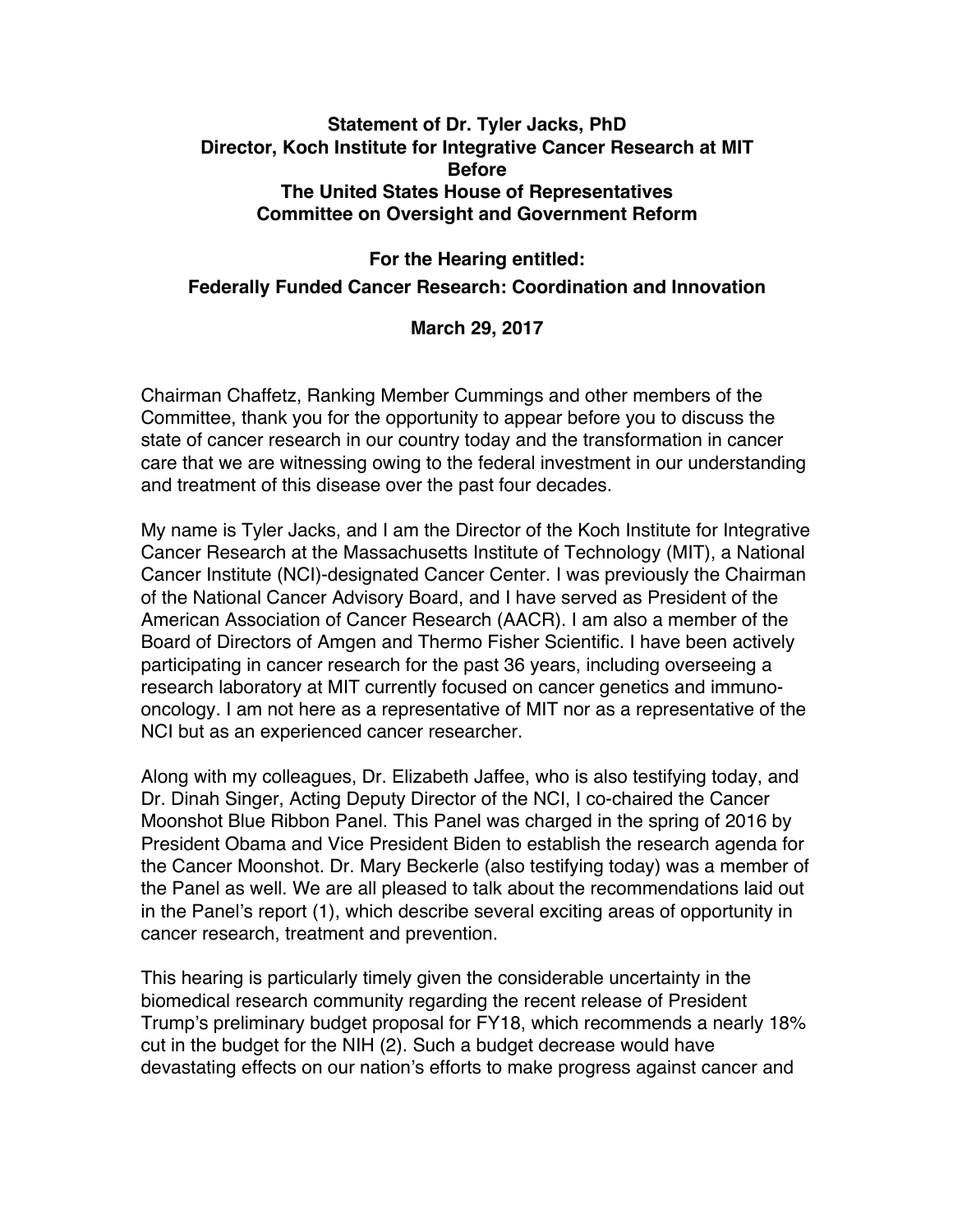other diseases and imperil the training of the next generation of biomedical researchers.

President's Trump's budget follows recent bi-partisan support for the NIH and the NCI in Congress. This includes a significant budget increase for NIH in the FY16 appropriations after a 13-year period of decline as well as proposed further increases during in the FY17 budget negotiations. As this committee is well aware, the FY17 budget bill has not been passed, and the NIH is currently operating under a continuing resolution. Another indication of bi-partisan endorsement for the federal investment in biomedical research was the passage of 21<sup>st</sup> Century Cures Act, which was supported by margins of 392-26 in the House of Representatives and 94-5 in the Senate and signed into law by President Obama on December 13, 2016. A key part of this Act was the funding of the Beau Biden Cancer Moonshot, which provides dedicated support for the research priorities identified by the Blue Ribbon Panel. The Cancer Moonshot funding for FY2017 is \$300M. While highly valued, it is important to note that the Cancer Moonshot funds represent a fraction of the total budget of the NCI (\$5.21B in the FY2016 budget) (3). Sustained and robust support of the NIH and NCI budgets are required to fund the discovery research breakthroughs that enable projects such as the Cancer Moonshot as well as provide the resources necessary to train our Nation's cancer researchers of the future.

As outlined below, cancer research discoveries have led to powerful new classes of cancer medicines, which are impacting patient lives today. Other discoveries have led to new methods to detect the disease at earlier stages when conventional treatments are more effective. New insights into cancer etiology and risk factors are paving the way for new forms of cancer prevention and disease interception. Still, despite this progress, based on current statistics, over the next decade it is estimated that more than 15 million Americans will be diagnosed with cancer, including 150,000 children (1). In 2017 alone, more than 600,000 people will die from the disease in this country (4). Cancer is the second leading cause of death in the United States, following closely behind heart disease. Globally, cancer causes more deaths each year than HIV/AIDS, malaria, and tuberculosis combined (5). Thus, although we have come a long way in our detailed understanding of cancer and have begun to apply that knowledge in the form of better ways to treat and control the disease, there is much more to be done.

## **Cancer research is the foundation for clinical progress**

At the time of the passing of National Cancer Act of 1971, the understanding of how cancer cells arose in the human body, how they spread to distant sites in the process of metastasis, and how they responded to treatments was extremely limited. Since that time, the federal investment in fundamental cancer research,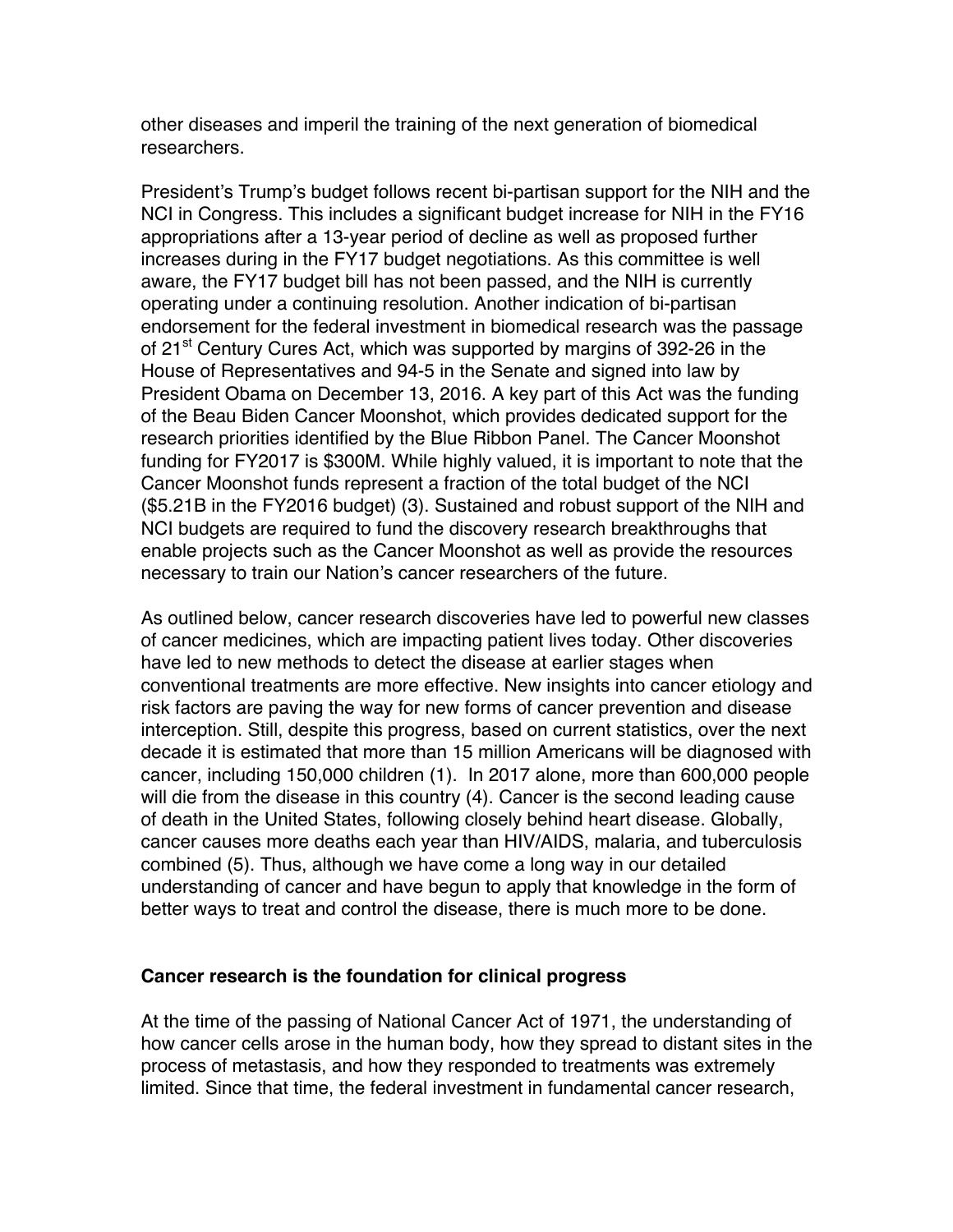which occurs largely through NIH/NCI grants to academic investigators as well as the support of government laboratories, has led to dramatic advances in our understanding of all of these processes. As an example, in 1971 we did not know the identity of a single gene implicated in cancer development. Today, more than 500 cancer-associated genes have been identified, in which alterations promote the initiation or progression of cancer. Federal investments such as the Human Genome Project provided a roadmap to find and explore the function of these genes. The NCI's Cancer Genome Atlas Project has supported the detailed analysis of thousands of cancer samples across multiple cancer types to provide an increasingly clear picture of the diversity of mutations and other alterations that underlie tumor development (6). The functional characterization of these genes and cellular processes is likewise primarily the product of discovery research programs funded by the federal government. These efforts have been greatly facilitated by the establishment of the NCI Cancer Centers Program, which is composed of 69 NCI-designated Cancer Centers located across the United States, which are engaged in both cancer research and cutting-edge cancer care. To facilitate the dissemination of the latest advances to patients outside of the reach of these Cancer Center and improve access of rural and underserved populations, the NCI has also established the Community Oncology Research Program (NCORP), which is a large network of cancer research and clinical centers.

Owing to these efforts, we are witnessing a revolution in the treatment of cancer. An increasing number of cancer patients are now being treated with forms of "precision medicine," drugs that act on specific molecular alterations in an individual's cancer cells. Because cancers differ from organ to organ and from patient to patient, a detailed understanding of the genetic and other changes present in a given patient's cancer allows for the use of the most appropriate therapy for them. Drugs such as Herceptin (Genentech/Roche), used in the treatment of a subset of women with breast cancer, and Gleevec (Novartis), used in the treatment of a form of leukemia, are two well-known examples of powerful precision cancer medicines. New treatments for lung cancer have also been developed that target the products of specific mutant genes. Several more of these precision cancer medicines have been approved by the Food and Drug Administration (FDA) and many more are in clinical testing. While the development of these drugs requires significant research and development investment from private industry as well as the involvement of clinical investigators, they are almost always rooted in basic science discoveries made in academic or government laboratories supported by the NIH and the NCI.

The characterization of genetic profile of an individual's cancer at the time of diagnosis is becoming a routine practice in major medical centers today. This genetic analysis complements more traditional methods in pathology, with the goal of tailoring the therapy to a well-defined subtype of a given cancer type. The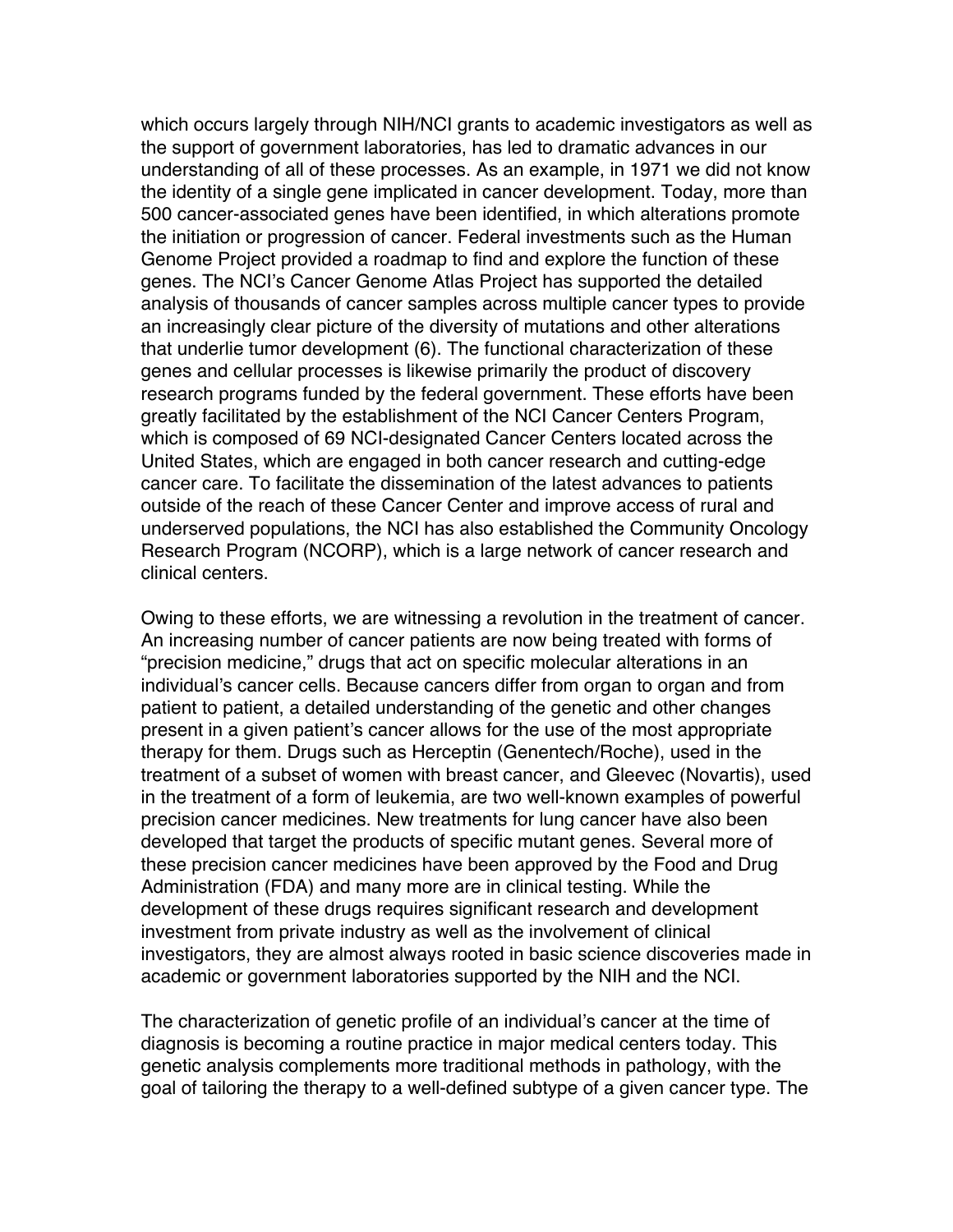NCI has recently launched the Molecular Analysis for Therapy Choice (NCI-MATCH) trial to test the clinical benefit of assigning patients to specific drug regiments based on the genetic profile of their tumor (7). Multiple NCI-designated Cancer Centers and NCORP sites are participating in the NCI-MATCH trial. The results of this and similar clinical trials will inform clinical practice for all cancer patients in the future.

Basic research into the function of the immune system and its interaction with cancer has allowed for the development of a series of new medicines that stimulate immune responses against cancer cells. Several of these drugs have been approved by the FDA, and they are having remarkable effects for patients with multiple types of cancer. Hundreds of clinical trials are ongoing to test new immuno-oncology drugs and other forms of treatment, which are also showing great promise. The development of this new class of medicines, which are expected to be the backbone of cancer treatment of many forms of cancer in the future, can be traced back to research funded by the NIH and the NCI.

## **Recommendations of the Cancer Moonshot Blue Ribbon Panel**

Over the first half of 2016, the Cancer Moonshot Blue Ribbon Panel engaged more than 150 scientists, clinicians, medical professionals, industry representatives and patient advocates to develop a set of recommendations that would form the basis of the Moonshot research effort, if funded. The Panel was tasked by Vice President Biden to define opportunities that would allow the field to achieve in five years that would have otherwise taken ten without this dedicated funding. Through various outreach efforts, the Panel also considered more than 1,600 suggestions submitted by the cancer research community. The product of this effort is the Blue Ribbon Panel Report, which lists ten major recommendations (1). Importantly, the Panel envisioned that the research efforts undertaken by the Moonshot to address these recommendations would involve the collaborative efforts of academic laboratories, government laboratories and administrators as well as industry. Moreover, these "mission-focused" efforts were expected to complement the ongoing discovery research programs funded through the NCI research portfolio from its annual appropriation.

Of these important recommendations, I will focus here on just one: the establishment of National Cancer Data Infrastructure for Sharing and Analysis. In an era of increasingly complex and high throughput data related to cancer, it is critical that this information be stored in a fashion where it can be readily accessed and analyzed by researchers, clinicians, and, where appropriate, patients. This recommendation anticipates the development of a series of interconnected and interoperable databases as well as analytical methods that would store cancer-related information and improve data access and analysis. Although efforts to achieve related goals are underway in many centers in the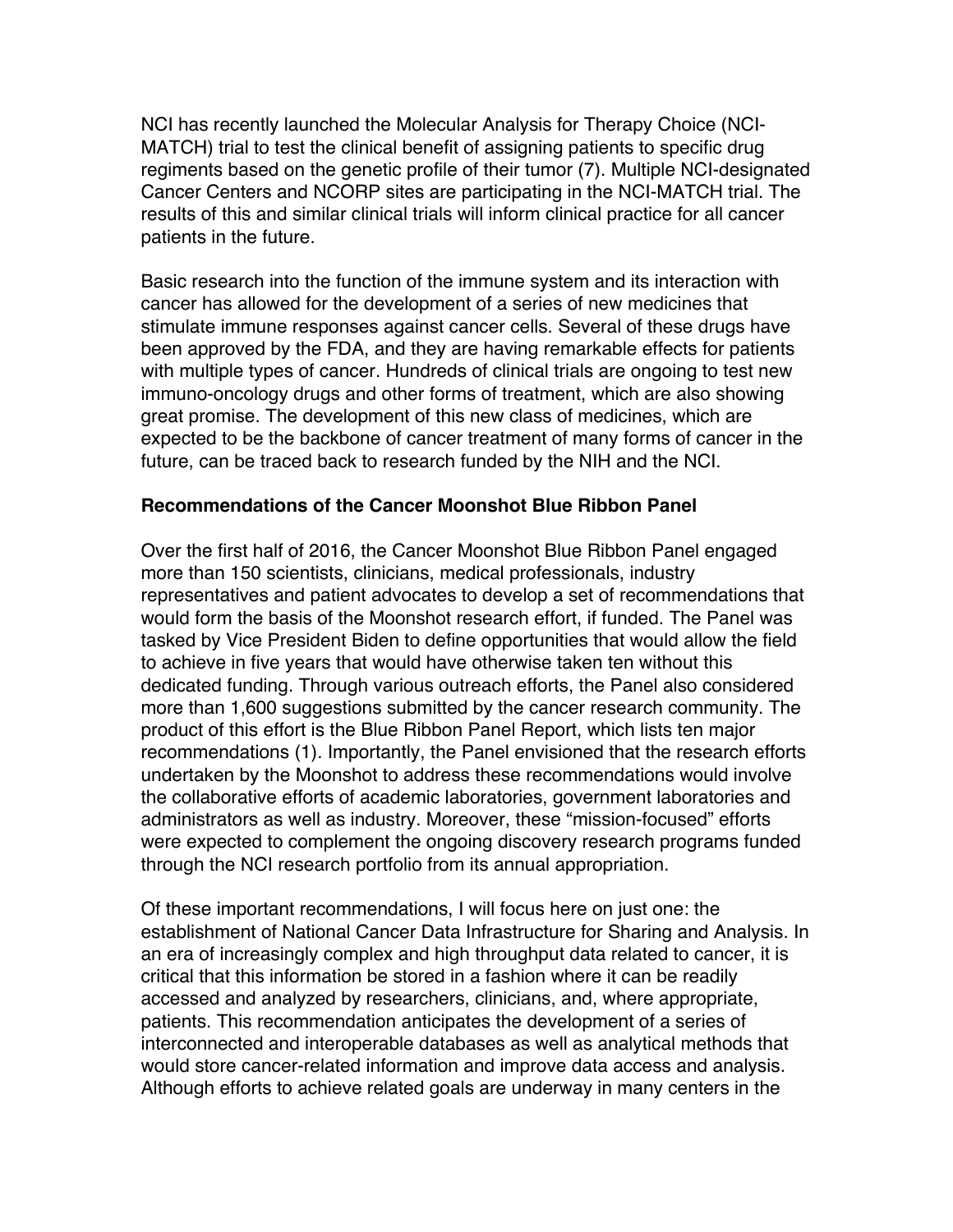country, as well as at the NCI, the Panel recommended that a national resource was necessary to ensure appropriate access to data and improve the interoperability of the stored data. The successful execution of this recommendation will require the cooperativity and collaboration of the public and private sectors, with the NCI playing a critical coordinating role.

Across all of the recommendations of the Blue Ribbon Panel, there is a strong emphasis on the importance of technology development in advancing progress against cancer. This is an area of particular interest to me, in part because the Koch Institute for Integrative Cancer Research was formed to bring together cancer scientists and cancer-oriented engineers at MIT. Thus, we have a strong emphasis on technology development as well. Of note, the formation of the Koch Institute was inspired by grants from the NCI that funded interdisciplinary teams of investigators in areas such as computational and mathematical modeling of complex processes in cancer and nanotechnology applications to cancer treatment and early detection. The continued funding of interdisciplinary, collaborative approaches to cancer is critical to achieving the goals of the Cancer Moonshot and for advancement of cancer research discoveries more generally.

The passage of the  $21^{st}$  Century Cures Act provides \$1.7 billion to support the Cancer Moonshot, with \$300 million allocated for FY2017. The NCI has formed a series of implementation teams to begin to plan for use of these funds in support of research to pursue the recommendations of the Blue Ribbon Panel. The funding structures, collaborative mechanisms, and review and oversight processes that are used to launch and monitor this effort will be key to its success. Because of the need for flexibility in funding through this program, Congress should consider granting Other Transaction Authority to the NCI in the use of these funds.

## **The importance of investment in biomedical research on training and the economy**

Federal support for biomedical research is essential for improving the health of our citizens. It is also critical to economic welfare of the country. For example, it is estimated that for every 1% reduction on cancer death rates there is an approximately \$500 billion value to current and future generations of Americans; effectively curing or preventing cancer is estimated to be worth \$50 trillion to the US economy (8). Advances in biomedical research broadly and cancer research more specifically leads to massive investment from the private sector, including research and development investment in established companies and venture capital investment in the formation of new companies. In Massachusetts alone, there are more than 60,000 jobs in the biopharmaceutical industry.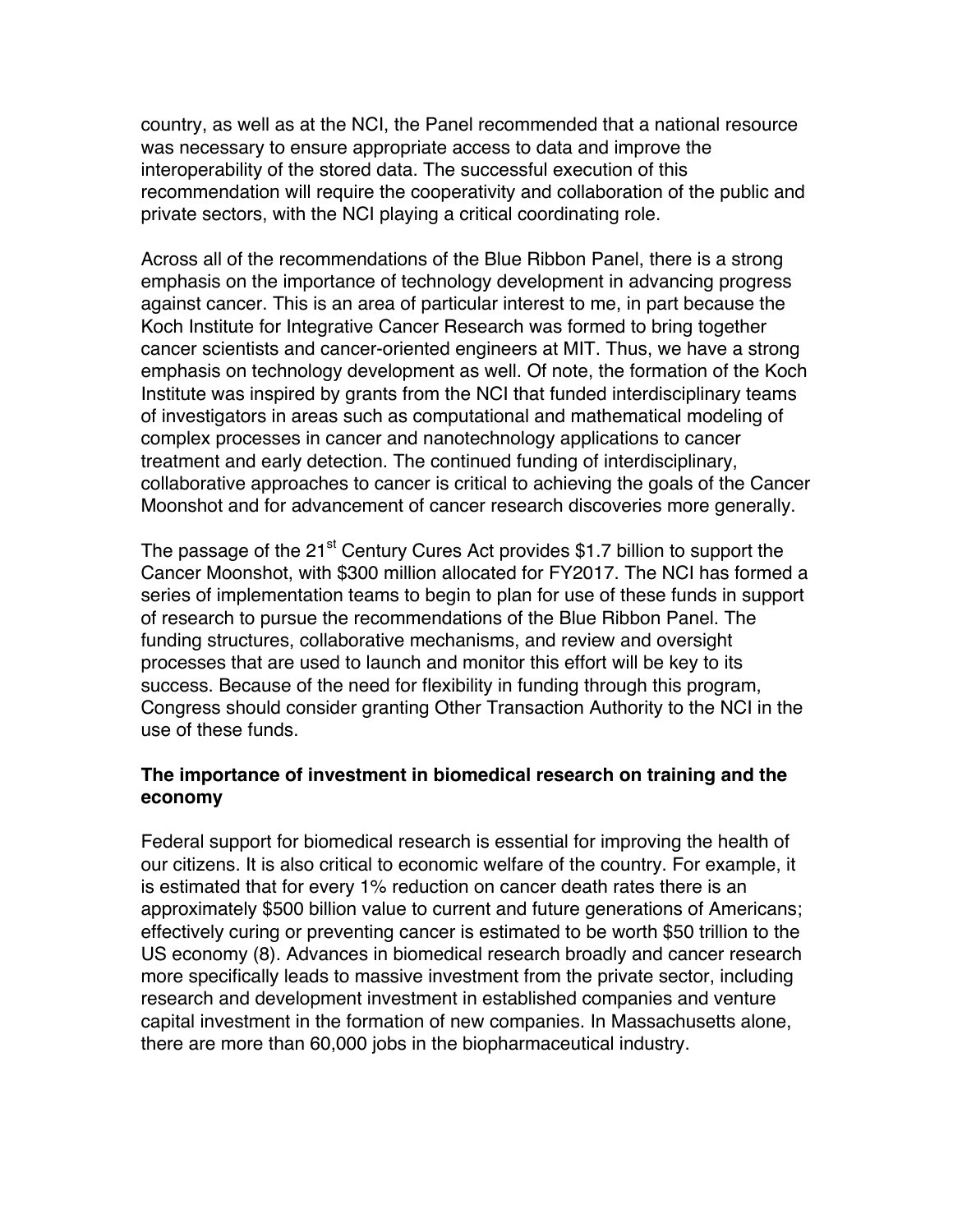The Koch Institute at MIT is located in Kendall Square in Cambridge. This area has undergone a remarkable economic revitalization over the past three decades and is now the leading center of biomedical research and development in the world. The numerous companies that have located their headquarters and research operations in the Kendall Square and Greater Boston area have chosen to do so because of the proximity of great research universities such as MIT and Harvard. These universities depend on the NIH to support their biomedical research enterprise. Biomedical research in academic laboratories is an engine in the innovation economy in the United States. The NIH budget is its major source of fuel.

Most biomedical researchers—whether they work in academic, government or industry laboratories—receive their training at research universities. Graduate students, post-doctoral fellows, MD/PhD students, and technical staff are trained though their involvement in research projects in academic laboratories. The bulk of the projects that they pursue are funded through NIH grants. Thus, the NIH is a critical component of readying the American workforce to participate in this sector of the innovation economy. Reductions in funding, like those proposed in President Trump's preliminary FY2018 budget document, would have a direct and devastating effect on the number of trainees that could be supported. Such cuts would lead to significantly fewer grants funded and the likely closure of many biomedical research laboratories around the country. This is especially striking since the support of science in other countries is increasing at this time. As one example, the  $13<sup>th</sup>$  five-year plan recently announced by the Chinese government includes a proposed 9.1% increase in science funding (9). These developments threaten to undermine the dominant position that the biomedical research in the United States currently maintains.

The increase in funding for the NIH in the FY2016 budget was a welcome relief for our field after 13 years of stagnant budgets. This period saw the success rates of grant applications drop into the low double digits or, in some cases, single digits. Grant awards were cut and overall budgets were not sufficient to keep pace with inflation. Collectively, this trend in funding led many young people to question the wisdom of a career in academic biomedical research, thus threatening the pipeline of talent for years to come. The FY2016 increase for NIH and the positive negotiations for the FY2017 budget were widely seen as a bipartisan reaffirmation of the importance of biomedical research for the health and economy of the United States. The passage of the 21<sup>st</sup> Century Cures Act was similarly positive. The President's preliminary FY2018 budget document has had a chilling effect on our colleagues and on our trainees. If it were to stand, the effects on the American biomedical research enterprise would be felt for years to come.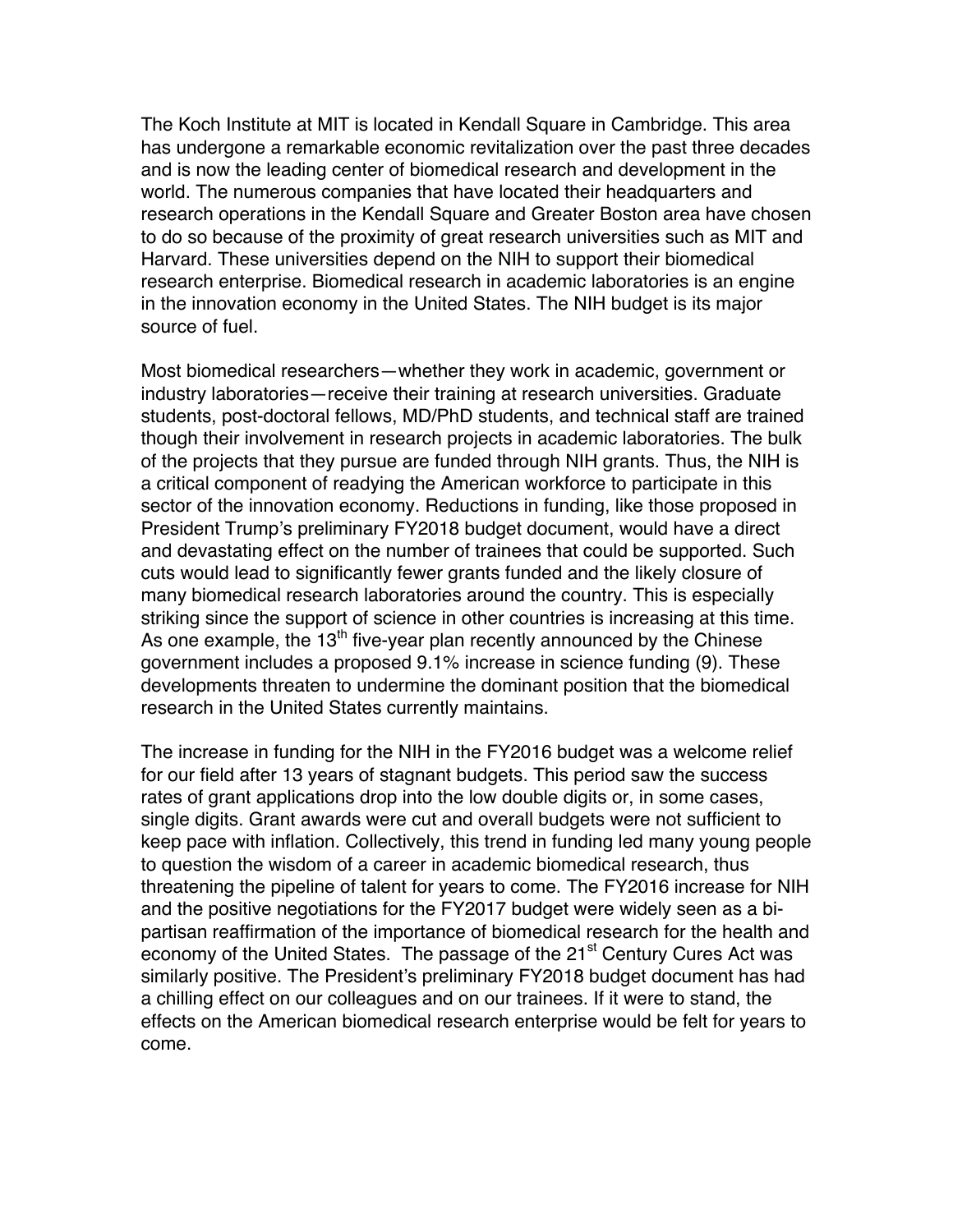## **Concluding remarks**

The federal investment in cancer research in the United States that has occurred since the launching of Richard Nixon's War on Cancer has produced a deep understanding of a wide range of cellular and physiological processes that are dysregulated during cancer development. These insights have enabled the development of powerful classes of new anti-cancer agents that are benefitting thousands of cancer patients today. In the not-too-distant future, targeted therapies, immune-stimulating agents, nanotechnology-based drugs and more will be the mainstays of cancer treatment, leading to improved response rates, longer response times and, increasingly, cures. The United States has led the way in achieving this progress, and we are poised to do a great deal more.

I would suggest now is the time to redouble our efforts, not retreat.

References:

- 1) The Report of the Cancer Moonshot Blue Ribbon Panel. See: https://www.cancer.gov/research/key-initiatives/moonshot-cancer-initiative/blue-ribbonpanel/blue-ribbon-panel-report-2016.pdf
- 2) "Trump's budget calls for seismic disruption in medical and science research," J. Achenback, *The Washington Post*, March 16, 2017.
- 3) See: https://www.cancer.gov/about-nci/budget
- 4) AACR Cancer Progress Report, 2016
- 5) See: https://www.cancer.org/content/dam/cancer-org/research/cancer-facts-andstatistics/global-cancer-facts-and-figures/global-cancer-facts-and-figures-3rd-edition.pdf
- 6) NCI, The Cancer Genome Atlas; see: https://cancergenome.nih.gov
- 7) See: https://www.cancer.gov/about-cancer/treatment/clinical-trials/nci-supported/ncimatch
- 8) "The Value of Health and Longevity," K. Murphy and R. Topel, U. Chicago and NBER, 2006
- 9) "China's Latest Five-Year Plan to Focus on Innovation," *Asian Scientist*, April 6, 2016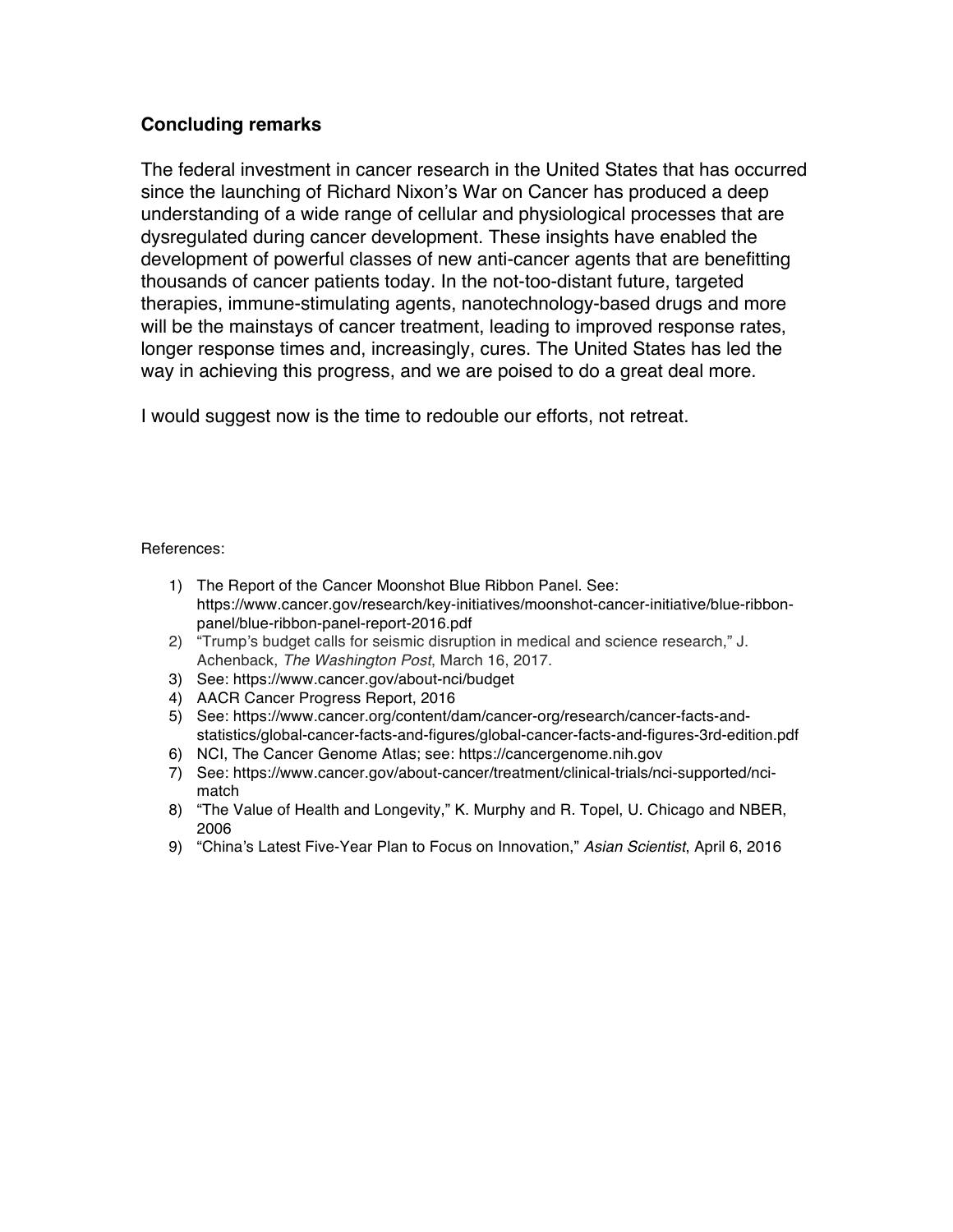## **Committee on Oversight and Government Reform** Witness Disclosure Requirement - "Truth in Testimony"

Pursuant to House Rule XI, clause  $2(g)(5)$  and Committee Rule 16(a), non-governmental witnesses are required to provide the Committee with the information requested below in advance of testifying before the Committee. You may attach additional sheets if you need more space.

Name: D. Tyler Jauks, Ph.D. 1. Please list any entity you are testifying on behalf of and briefly describe your relationship with these entities. Your relationship with the entity **Name of Entity** Kach Institute For<br>Integrative Concer<br>Research of M Director 2. Please list any federal grants or contracts (including subgrants or subcontracts) you or the entity or entities listed above have received since January 1, 2015, that are related to the subject of the hearing. Recipient of the grant or **Grant or Contract Agency** Program **Source Amount** contact (you or entity above) **Name** 2. Please list any payments or contracts (including subcontracts) you or the entity or entities listed above have received since January 1, 2015 from a foreign government, that are related to the subject of the hearing. Recipient of the grant or **Grant or Contract Agency** Program **Source Amount** contact (you or entity above) **Name** 

I certify that the information above and attached is true and correct to the best of my knowledge.

Signature

Date: March 27, 2017

Page  $\frac{l}{c}$  of  $\frac{2}{c}$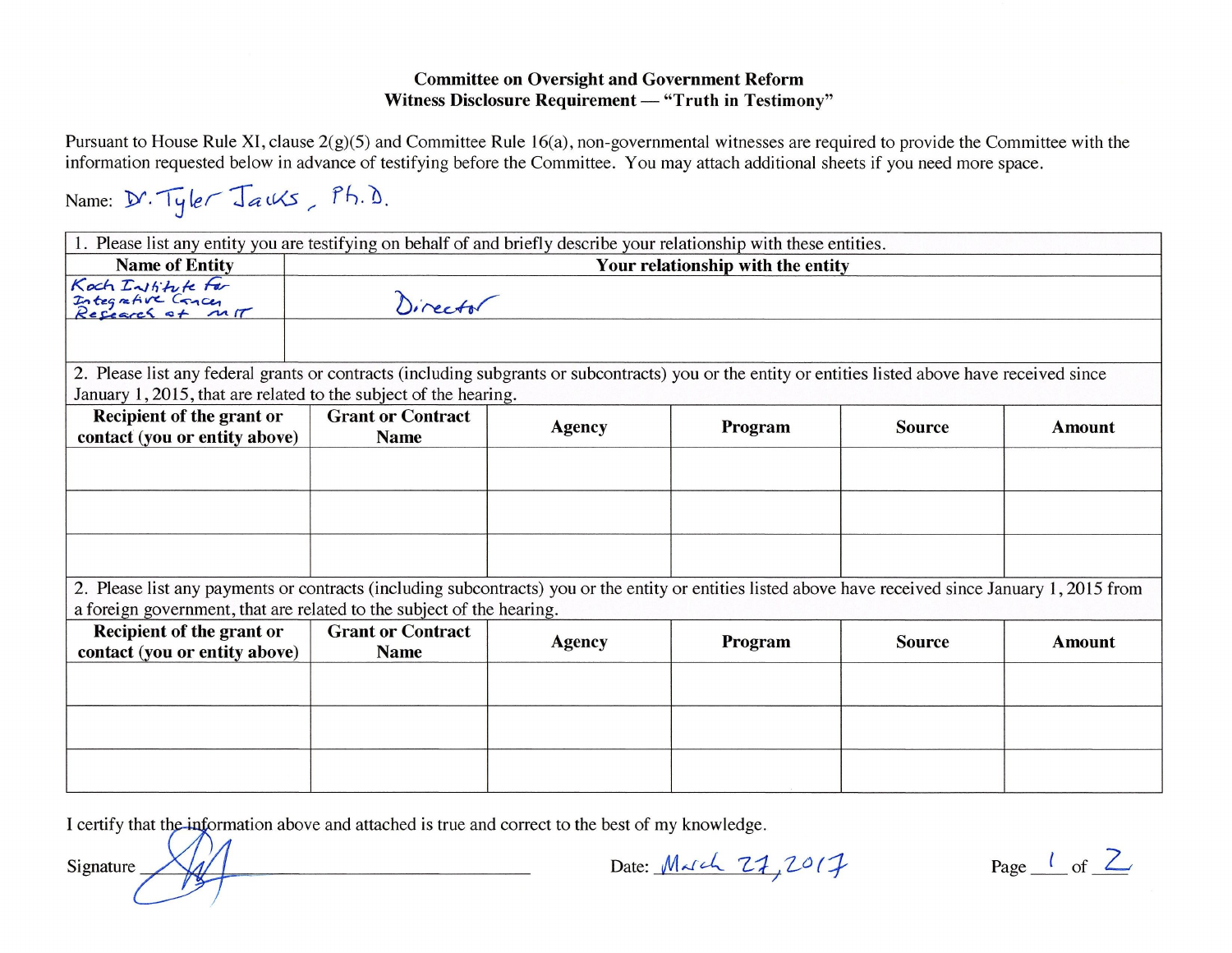### **Federal Funds: Applicable to Cancer Research**

### **Recipient of Funds: Tyler E. Jacks**

### **From January 1, 2015 to Current**

|                  |                                        |                                                 |         |                         |                    |                     | Award                      | Final<br><b>Expiration</b> |                                     |
|------------------|----------------------------------------|-------------------------------------------------|---------|-------------------------|--------------------|---------------------|----------------------------|----------------------------|-------------------------------------|
| Recipient        | <b>Grant/ Project Title</b>            | Agency                                          | Program | <b>Source</b>           | <b>Total Costs</b> | <b>Annual Total</b> | <b>Effective Date Date</b> |                            | <b>Comments</b>                     |
|                  | Myofibroblasts in GI Cancers: A        |                                                 |         |                         |                    |                     |                            |                            |                                     |
|                  | novel GEMM to study tumor-CAF          |                                                 |         | NCI - Subaward from     |                    |                     |                            |                            |                                     |
| Jacks, Tyler E   | interactions                           | <b>NIH</b>                                      |         | Columbia University     | 31,200.00          | 31,200.00           | 8/1/2014                   |                            | 7/31/2015 *NCI Prime Sponsor        |
|                  | (PQB3) Investigating innate            |                                                 |         |                         |                    |                     |                            |                            |                                     |
|                  | immunosurveillance of oncogene-        |                                                 |         |                         |                    |                     |                            |                            |                                     |
| Jacks, Tyler E   | induced danger signals                 | <b>NIH</b>                                      | R01     |                         | 1,300,726.00       | 325,181.00          | 5/16/2014                  | 4/30/2018                  |                                     |
|                  | (PQB6)Elucidating metastasis by        |                                                 |         |                         |                    |                     |                            |                            |                                     |
|                  | real-time monitoring and tagging       |                                                 |         |                         |                    |                     |                            |                            |                                     |
| Jacks, Tyler E   | of CTCs in GEMMs                       | <b>NIH</b>                                      | R01     |                         | 1,215,026.00       | 300,670.00          | 9/1/2014                   | 8/31/2018                  |                                     |
|                  | <b>Adaptive Resistance Mechanisms</b>  |                                                 |         |                         |                    |                     |                            |                            |                                     |
| Jacks, Tyler E   | in Glioblastoma Tumors                 | <b>NIH</b>                                      | P30     |                         | 746,692.00         | 746,692.00          | 9/13/2016                  |                            | 4/30/2017 Forest White Supplement   |
|                  | Extracellular matrix-targeted          |                                                 |         |                         |                    |                     |                            |                            |                                     |
|                  | immunocytokines for pancreatic         |                                                 |         |                         |                    |                     |                            |                            |                                     |
| Jacks, Tyler E   | cancer treatment                       | <b>NIH</b>                                      | P30     |                         | 395,141.00         | 395,141.00          | 9/13/2016                  |                            | 4/30/2017 * Richard Hynes Supplemen |
| Jacks, Tyler E   | Administration                         | <b>NIH</b>                                      | P30     |                         | 20,285,940.00      | 4,057,188.00        | 5/1/2012                   | 4/30/2015                  |                                     |
|                  | Cancer Center Support (Core)           |                                                 |         |                         |                    |                     |                            |                            |                                     |
| Jacks, Tyler E   | Grant ? (Parent)                       | <b>NIH</b>                                      | P30     |                         | 17,863,220.00      | 3,572,644.00        | 7/9/2015                   | 4/30/2020                  |                                     |
|                  | Characterization of Pathways           |                                                 |         |                         |                    |                     |                            |                            |                                     |
|                  | Controlling Cancer at the Level of     |                                                 |         |                         |                    |                     |                            |                            |                                     |
| Sharp, Phillip A | <b>Gene Regulation</b>                 | <b>NIH</b>                                      | P01     |                         | 2,064,498.00       | 419,406.00          | 6/1/2012                   | 5/31/2017                  |                                     |
|                  | Investigating Wnt and Lgr5             |                                                 |         |                         |                    |                     |                            |                            |                                     |
|                  | signaling as regulators of lung        |                                                 |         |                         |                    |                     |                            |                            |                                     |
|                  | Tammela, Tuomas   cancer heterogeneity | <b>NIH</b>                                      | K99     |                         | 245,746.00         | 122,873.00          | 9/9/2014                   |                            | 9/15/2017 *Tammela Career Award     |
| Jacks, Tyler E   | TMEN - Project 2: T. Jacks             | <b>NIH</b>                                      | U54     |                         | 1,070,978.00       | 216,996.00          | 9/23/2011                  | 7/31/2016                  |                                     |
| Jacks, Tyler E   | Year 45S2 - BWH Subaward Child         | <b>NIH</b>                                      | P30     |                         | 250,000.00         | 250,000.00          | 9/13/2016                  |                            | 4/30/2020 *Forest White Supplement  |
| Jacks, Tyler E   | Year 45S2 - Mayo Clinic Child          | <b>NIH</b>                                      | P30     |                         | 221,091.00         | 221,091.00          | 9/13/2016                  |                            | 4/30/2020 *Forest White Supplement  |
|                  | SYSTEMATIC IDENTIFICATION OF           |                                                 |         |                         |                    |                     |                            |                            |                                     |
|                  | <b>ONCOGENIC KRAS SYNTHETIC</b>        |                                                 |         | NCI - Subaward from The |                    |                     |                            |                            |                                     |
| Jacks, Tyler E   | LETHAL INTERACTIONS                    | <b>NIH</b>                                      |         | <b>Broad Institute</b>  | 1,123,200.00       | 280,800.00          | 9/25/2015                  |                            | 8/31/2019 * NCI Prime Sponsor       |
|                  | Project 3: Models for genetic          |                                                 |         |                         |                    |                     |                            |                            |                                     |
|                  | assessment of tumor maitenance         |                                                 |         | NCI - Subaward from UTX |                    |                     |                            |                            |                                     |
| Jacks, Tyler E   | genes in PDAC                          | <b>NIH</b>                                      |         | <b>MD</b> Anderson      | 1,360,375.00       | 322,314.00          | 7/3/2012                   |                            | 12/31/2015 *NIH Prime Sponsor       |
|                  | Developing Novel Therapeutic           |                                                 |         |                         |                    |                     |                            |                            |                                     |
|                  | Approaches in small cell lung          |                                                 |         |                         |                    |                     |                            |                            |                                     |
|                  | cancinoma using genetically            |                                                 |         |                         |                    |                     |                            |                            |                                     |
|                  | engineered mouse models and            |                                                 |         |                         |                    |                     |                            |                            |                                     |
| Jacks, Tyler E   | human circulating tumor cells.         | U.S. Army Medical Research and Material Command |         |                         | 822,675.00         | 274,225.00          | 9/15/2013                  | 9/14/2016                  |                                     |